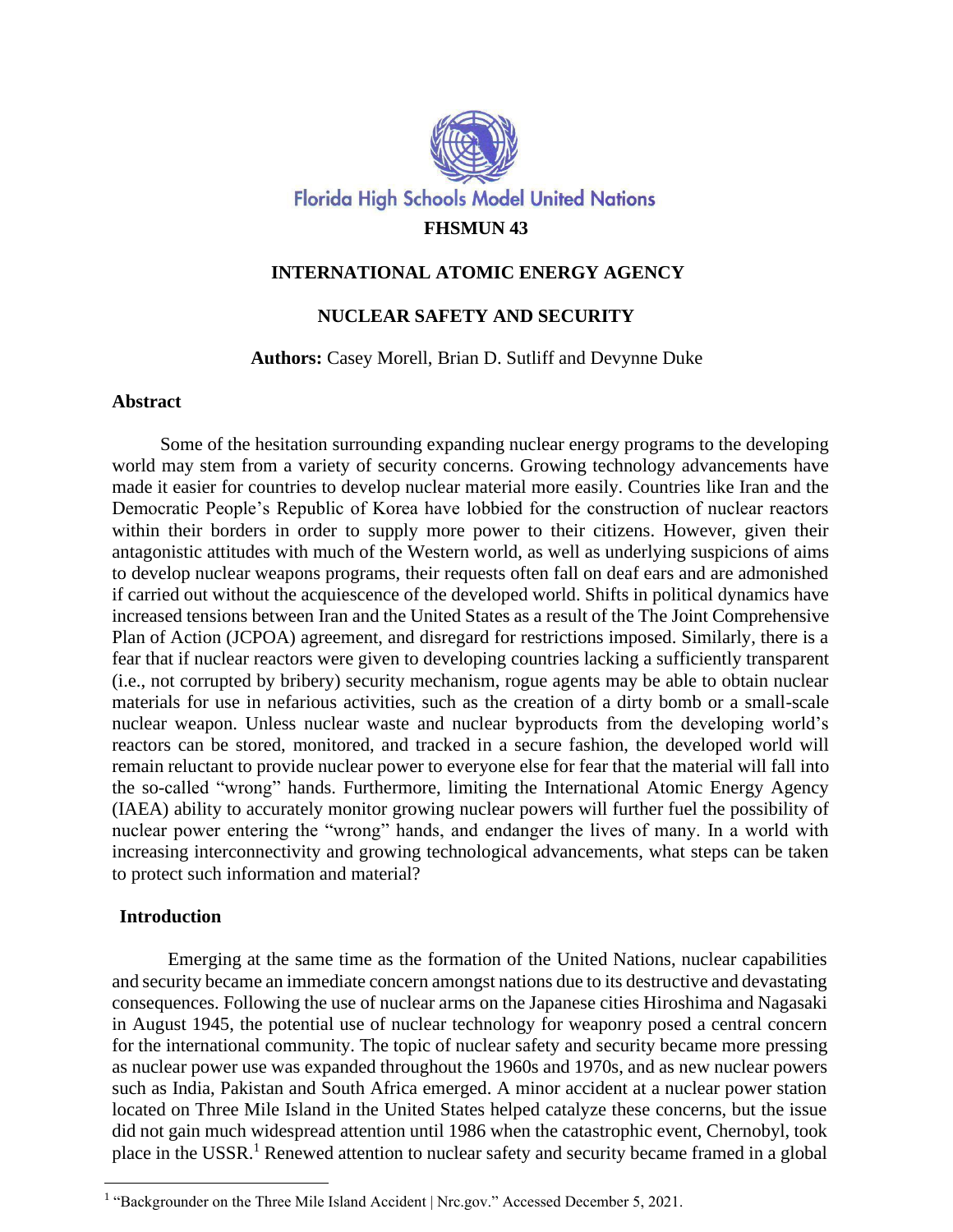security context after the attacks of 11 September 2001. The March 2011 tsunami that heavily damaged the Fukushima Daiichi reactor in Japan brought further concerns about nuclear safety and security back to the forefront of the international agenda, along with another incident involving an explosion within a furnace at the Marcoule Nuclear Site in France later that year.<sup>2</sup>

With the creation of the International Atomic Energy Agency (IAEA) to advise over the dissemination of peaceful nuclear technology and guard against the development of nuclear weapons capabilities in the global community (a move that was received with wide-ranging support), the UN capitalized on the international momentum gained by IAEA to establish the Nuclear Non-Proliferation Treaty (NPT) in 1968.<sup>3</sup> On 5 March 1970, after two years, the Nuclear Non-Proliferation Treaty (NPT) was ratified after the United Kingdom of Great Britain and Northern Ireland (UK), United States of America (USA), Union of Soviet Socialist Republics (USSR), and 40 other signatory states approved the treaty.

Initially ratified by only 43 member nations, the NPT, as of today, has been ratified by 189 states. In terms of UN member states, only Israel, India, and Pakistan have yet to ratify the treaty. Technically, the Democratic People's Republic of Korea (DPRK) is one of the 189 countries that have adopted the treaty, though they withdrew in 2003 and have yet to re-adopt.<sup>4</sup> Two UN observers, the Holy See and the State of Palestine, have also become parties to the NPT.

## **The Chernobyl accident**

The 26th of April, 1986, was just like any other day. For many in the western world, it was any other day — until it was released three days later that a nuclear power catastrophe the likes of which had never been seen before had occurred on that date outside of the sleepy Soviet town of Pripyat.<sup>5</sup> The accident took place at the Chernobyl power station during a routine training exercise. Reactor 4 experienced a catastrophic meltdown as a result of faulty testing protocol, resulting in the release of "400 times more radioactivity than was released at Hiroshima."<sup>6</sup>

The four power generating nuclear reactors at Chernobyl were RBMK-1000 reactors of an "unusual" Soviet design, first manufactured and developed in the  $1950s$ .<sup>7</sup> The reactors generated power using a basic pressurized model that was common for the time. However, due to the various economic and industrial limitations of the Soviet Union following the end of the Second World War, as well as their comparatively limited nuclear knowledge, the reactors' blueprints differed distinctly from other nuclear reactors than those existing in the western world. This is worth noting as it highlights the differences in Soviet Union technology versus the Western world, drawing back to the Cold War race for technology.

While they were designed originally to produce plutonium for use in weapons, the Soviet

https://www.nrc.gov/reading-rm/doc-collections/fact-sheets/3mile-isle.html.

<sup>&</sup>lt;sup>2</sup> "Nuclear Accident - Explosion at the Marcoule Site in France." europarl.europa.eu. Accessed December 5, 2021. https://www.europarl.europa.eu/doceo/document/E-7-2011-008422\_EN.html.

<sup>&</sup>lt;sup>3</sup> "Treaty on the Non-Proliferation of Nuclear Weapons (NPT) – UNODA." United Nations. United Nations. Accessed

December 5, 2021. https://www.un.org/disarmament/wmd/nuclear/npt/.

<sup>4</sup> https://www.armscontrol.org/act/2005-05/features/npt-withdrawal-time-security-council-step

<sup>5</sup> Serge Schemann, "Soviet Announces Nuclear Accident at Electric Plant," *The New York Times*, 29 April 1986, Page A1,<http://proquest.umi.com/>.

<sup>6</sup> Richard Stone, "The Long Shadow of Chernobyl," *National Geographic*, April 2006, <http://www.nationalgeographic.com/>.

<sup>&</sup>lt;sup>7</sup> "RBMK Reactors | reactor bolshoy moshchnosty kanalny | Positive void coefficient," World Nuclear Association, [http://www.world-nuclear.org/info/inf31.html.](http://www.world-nuclear.org/info/inf31.html)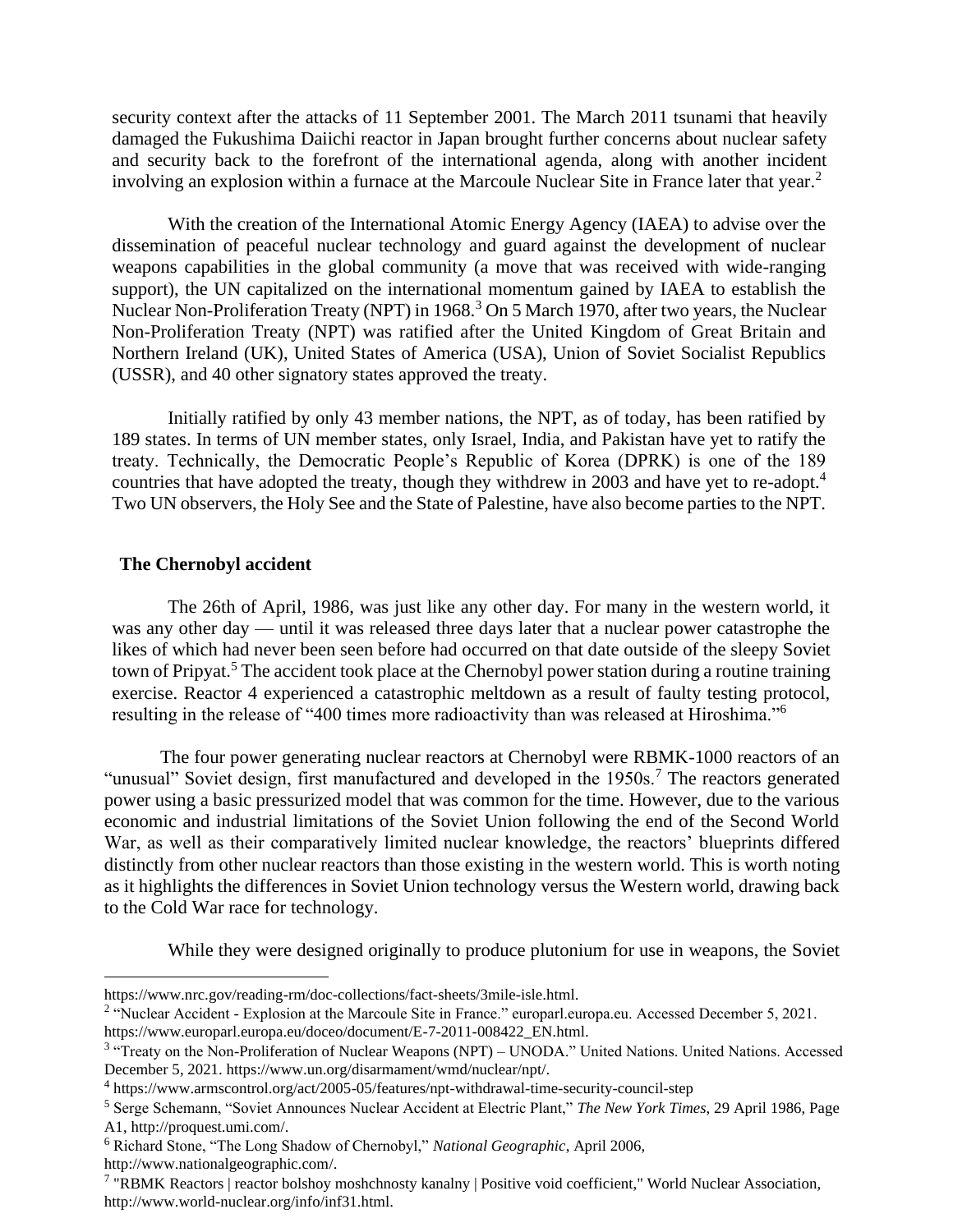reactors were later modified to be used to generate electricity due to a growing demand for electricity supplies (though some reactors still were used to manufacture weapons).<sup>8</sup> The peculiarities did not end there: the reactor was designed with a highly positive void coefficient, meaning that reactivity would increase dramatically as temperature and power level also increased.<sup>9</sup> Additionally, the substance used to control the nuclear reaction (graphite) differed from the coolant used for the reactor's internal mechanics (water); as a result,

"[because] the neutron absorbing properties of the cooling water are a significant factor in the operating characteristics, […] the reduction in neutron absorption as a result of steam production, and the consequent presence of extra free neutrons, enhances the chain reaction. This leads to an increase in the reactivity of the system."<sup>10</sup>

If, for whatever reason, the nuclear reaction was not controlled properly, the likelihood of it spiraling out of control was far greater in the RBMK-1000 model used at Chernobyl than in other reactors with smaller void coefficients.

As the situation dragged into the following day, workers at the Chernobyl power station on April 26<sup>th</sup> prepared to carry out a test on Reactor 4 to examine "how long turbines would spin and supply power to the main circulating pumps following a loss of main electrical power supply."<sup>11</sup> In order to carry out the test (of which a similar one was conducted the year prior but terminated early due to instability), various automatic shutdown mechanisms had to be disabled, leading to a domino effect that would cause the reactor's meltdown. As the graphite control rods were lowered into the reactor core to slow its power-generating capability, a power surge took place, rapidly heating the reactor core and its fuel. The water serves as a coolant vaporized on contact with the superheated core, leading to increases in both pressure and the presence of water vapor, or steam. An emergency circuit meant to increase cooling in the event of such an emergency ruptured, causing more water to dump onto the core, thus creating more steam. With no outlet for the pressure buildup, part of the core was damaged in a resulting explosion, "releasing fission products to the atmosphere."<sup>12</sup> Seconds later, an additional explosion took place, the cause of which is indeterminate even today. This explosion blasted "[fuel], moderator, and structural materials […] , starting a number of fires, [as] the destroyed core was exposed to the atmosphere."<sup>13</sup>

The ejection of such highly nuclear material from the reactor core contaminated wide swaths of land stretching from in and around the immediate vicinity to places as far away as Sweden and Norway.<sup>14</sup> The Soviet government did not announce the disaster immediately. Suspicions of an accident having taken place were raised after Swedish government officials and nuclear technicians noted upticks in the amount of radiation present in their air around the Forsmark Nuclear Power Station,<sup>15</sup> some 800 miles away from Pripyat, where Chernobyl was

8 Ibid.

 $10$  Ibid.

<sup>&</sup>lt;sup>9</sup> "NRC: Glossary -- Void coefficient of reactivity," Nuclear Regulatory Commission (United States), [http://www.nrc.gov/reading-rm/basic-ref/glossary/void-coefficient-of](http://www.nrc.gov/reading-rm/basic-ref/glossary/void-coefficient-of-reactivity.html)[reactivity.html.](http://www.nrc.gov/reading-rm/basic-ref/glossary/void-coefficient-of-reactivity.html)

<sup>&</sup>lt;sup>11</sup> "Chernobyl | Chernobyl Accident | Chernobyl Disaster," World Nuclear Association, [http://www.world](http://www.world-nuclear.org/info/chernobyl/inf07.html)[nuclear.org/info/chernobyl/inf07.html.](http://www.world-nuclear.org/info/chernobyl/inf07.html)

 $12$  Ibid.

<sup>&</sup>lt;sup>13</sup> "Chernobyl Appendix 1: Sequence of Events," World Nuclear Association, [http://www.world](http://www.world-nuclear.org/info/chernobyl/inf07app.htm)[nuclear.org/info/chernobyl/inf07app.htm.](http://www.world-nuclear.org/info/chernobyl/inf07app.htm)

<sup>&</sup>lt;sup>14</sup> "Chernobyl | Chernobyl Accident | Chernobyl Disaster," World Nuclear Association.

<sup>&</sup>lt;sup>15</sup> Serge Schemann, "Soviet Announces Nuclear Accident at Electric Plant."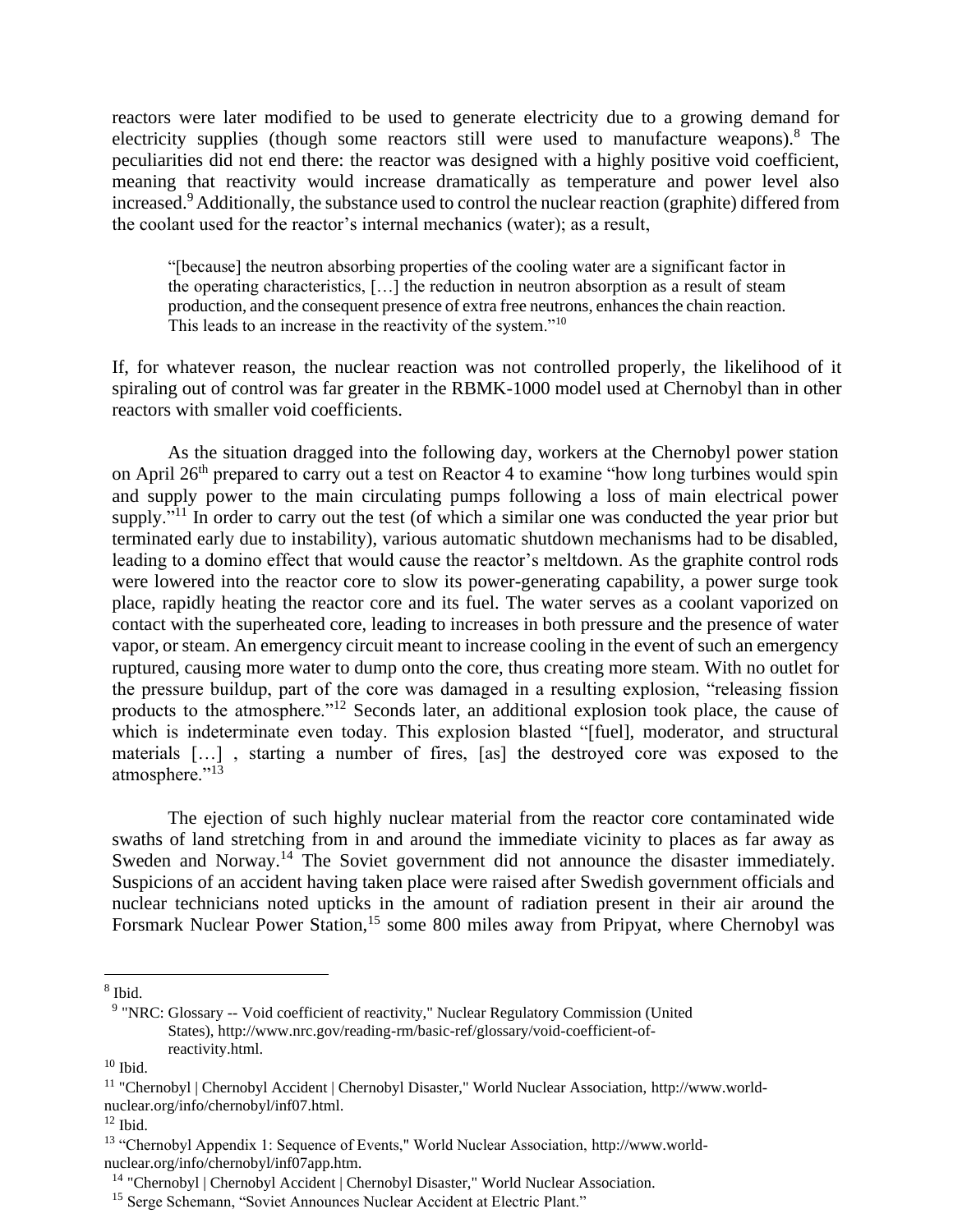located.<sup>16</sup> Weather patterns were further examined in order to discover how winds carrying radioactive material came from. This was done after determining that Forsmark was not the source of radiation. When meteorological data unveiled the Soviets as the culprits, the Politburo was forced to release a statement giving a cursory acknowledgement of what had happened.

Firefighters who were first dispatched to Reactor 4 to extinguish its fires were unaware of the highly radioactive material with which they were dealing. Elements from the core gave

lethal doses of radiation, with some first responders being exposed to 20 sieverts of radiation, $17$ enough to cause acute radiation poisoning leading to an almost certain death.<sup>18</sup> This figure is all the more startling when contrasted with the maximum level of exposure to radiation allowed on a *yearly* basis for workers at nuclear power stations in the United States: 0.05 sieverts<sup>19</sup>—a level 400 times less than what first responders received at Chernobyl.

Containment measures began to take shape after the fires were extinguished. Helicopters dumped loads of clay, dolomite, and lead over the gaping hole in Reactor 4 to attempt to bury the nuclear waste, but this led to, in some instances, a further release of nuclear material<sup>20</sup>. Eventually, liquid nitrogen was pumped into the reactor core to serve the dual functions of cooling the stillhot nuclear material as well as to choke any oxygen present out of the area to mitigate the possibility of further fires starting. A large concrete structure (darkly nicknamed the "sarcophagus") was constructed over Reactor 4 as soon as conditions on the ground were safe enough to do so in an attempt to limit any other nuclear material from escaping; $^{21}$  however, due to slipshod construction efforts, the sarcophagus began to deteriorate rapidly, forcing the need to build what is being dubbed the New Safe Confinement structure, a massive arched building that will go above the remnants of the reactor's structure and enclose it completely, to be completed by 2012 at a cost of roughly \$1.4 billion.<sup>22</sup>

Initially, those residents living within a 30 kilometer radius of the power station were evacuated and forced to relocate, leaving virtually all of their personal belongings behind in Pripyat; later on, the so-called "zone of exclusion" was expanded to include all territory within 4,300 square kilometers of Chernobyl.<sup>23</sup> Thirty people died as a direct result of the meltdown as a result of acute radiation poisoning, the explosion itself, or in the efforts to extinguish the fires in the reactor.<sup>24</sup> Over 25 years later, Pripyat remains almost completely deserted, as fears about elevated radiation levels deter all but a hundred determined souls, and curious tourists, from spending any significant time in the immediate surroundings of Chernobyl.<sup>25</sup>

### *Après le deluge:* **The Fukushima Daiichi Reactor**

<sup>&</sup>lt;sup>16</sup> Distance is approximate and was calculated using Google Earth (can be downloaded at http://earth.google.com).

<sup>&</sup>lt;sup>17</sup> "Chernobyl | Chernobyl Accident | Chernobyl Disaster," World Nuclear Association.

<sup>&</sup>lt;sup>18</sup> "Health Effects | Radiation Protection | US EPA," Environmental Protection Agency (United States), [http://www.epa.gov/rpdweb00/understand/health\\_effects.html.](http://www.epa.gov/rpdweb00/understand/health_effects.html.)

 $19$  "10 CFR 20.1201 Occupational dose limits for adults," Nuclear Regulatory Commission (United States), [http://www.nrc.gov/reading-rm/doc-collections/cfr/part020/part020-1201.html.](http://www.nrc.gov/reading-rm/doc-collections/cfr/part020/part020-1201.html)

<sup>20</sup> https://www.nrc.gov/reading-rm/doc-collections/fact-sheets/chernobyl-bg.html

<sup>&</sup>lt;sup>21</sup> "Chernobyl Appendix 1: Sequence of Events," World Nuclear Association.

<sup>&</sup>lt;sup>22</sup> "Chernobyl to be covered in steel," BBC News,<http://news.bbc.co.uk/2/hi/europe/6999140.stm>

<sup>&</sup>lt;sup>23</sup> "Chernobyl | Chernobyl Accident | Chernobyl Disaster," World Nuclear Association.

<sup>24</sup> Richard Stone, "The Long Shadow of Chernobyl," *National Geographic*, April 2006.

<sup>25</sup> Andrew W. Lehren, "Walking the streets of a nuclear ghost town" *New York Times* May 25, 2012.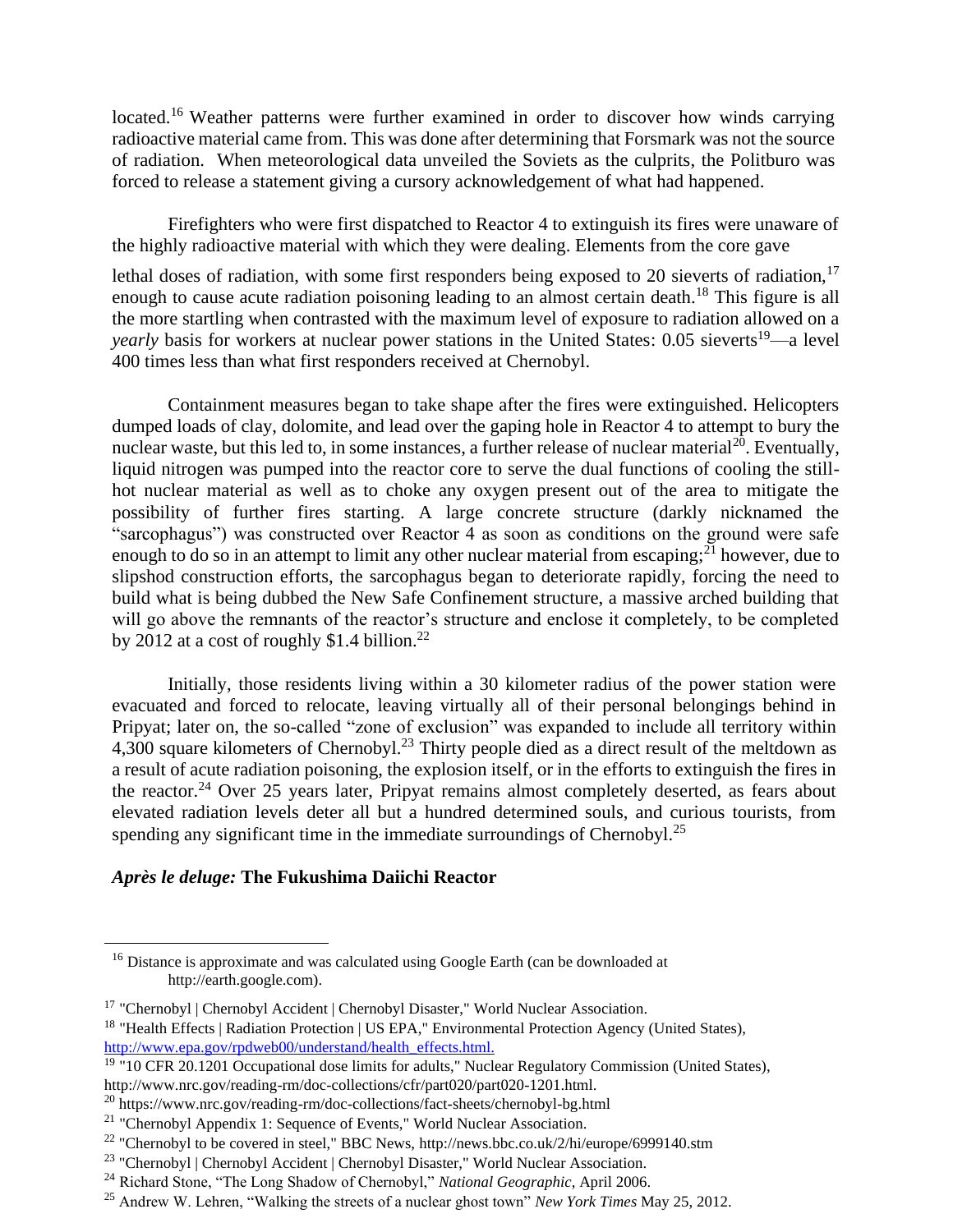Japan's relationship with nuclear technologies has long been fraught with contradictions and danger for over six decades. Ranging from the detonation of the first nuclear weapons in conflict over the cities of Hiroshima and Nagasaki in August 1945 to Japan's fervent embrace of nuclear power, in the absence of major coal and oil resources, to the devastating March 2011 tsunami and damage at the Fukushima Daiichi reactor. When the cooling systems for the Fukushima Daiichi reactors were disabled and/or destroyed by the tsunami and the subsequent flooding, it "became clear . . . that Japan lacked some of the basic hardware to respond to a nuclear crisis and, after initial resistance, had to look abroad for help."<sup>26</sup> Estimates of deaths and future cases of cancer caused by or directly attributable to the Fukushima nuclear disaster have become highly contentious in Japan, Europe, and the United States. Researchers from Stanford University concluded in June 2012 that the disaster might cause between 15-1,300 deaths and between 24-2,500 cases of cancer, in addition to the approximately 600 people, many of whom were elderly and/or chronically ill, who died during the evacuation of a 20 square kilometer radius around Fukushima.<sup>27</sup>

In the aftermath of the Fukushima Daiichi nuclear crisis, Japan ordered all domestic nuclear reactors shut down for over one year so that more thorough inspections could be conducted by the IAEA. Japanese legislators also created the Nuclear Regulation Agency and have passed guidelines that may lead to a gradual phasing out of nuclear power in Japan over the next forty years.<sup>28</sup> The Nuclear Regulation Agency has demonstrated that the legislation creating it has given it considerable autonomy by issuing "seismic warnings" to nuclear power plants that may lead to their permanent shutdown. As recent elections have shown, however, the fate of the nuclear power industry in Japan may ultimately be more dependent on the political fortunes of the recently victorious Liberal Democratic Party (LDP) and other political actors that generally tend to be friendlier with the nuclear power industry.<sup>29</sup>

#### **The man who knew too much?**

While the UN System and the larger international community overwhelmingly emphasize the responsibilities of state actors, it is increasingly clear that comprehensively addressing phenomena such as nuclear non-proliferation requires much greater acknowledgement of the effect of non-state actors. The poster child for nuclear proliferators is indubitably Pakistani nuclear scientist, Abdul Qadeer "AQ" Khan. Khan's vital role in developing Pakistan's nuclear arsenal has made him a widely revered figure in Pakistan, the veritable father of the "Islamic bomb." In 2004, however, Khan admitted to spearheading an international nuclear material smuggling ring that sold vital technologies to governments such as Iran and Libya; Khan's technologies and knowledge have also been repeatedly linked to the nuclear weapons programs of the Democratic People's Republic of Korea (DPRK).<sup>30</sup>

For his involvement in this smuggling ring, Khan was placed under house arrest in 2004 with some restrictions being eased in 2009. Many international observers argued, however, that Khan's house arrest only negligibly impacted his ability to continue nuclear proliferation.<sup>31</sup> By

<sup>26</sup> Norimitsu Onishi, "'Safety Myth' Left Japan Ripe for Nuclear Crisis" *New York Times* June 24, 2011.

<sup>&</sup>lt;sup>27</sup> *Science Daily*, "Global Health Impacts of the Fukushima Nuclear Disaster" July 17, 2012.

<sup>28</sup> *BBC News*, "Nuclear power: Japan cools on phase-out deadline" September 19, 2012.

<sup>29</sup> *Economist*, "Are nukes back?" December 19, 2012.

<sup>30</sup> Laufer, Michael. "A. Q. Khan Nuclear Chronology." Carnegie Endowment for International Peace. Accessed December 5, 2021. https://carnegieendowment.org/2005/09/07/a.-q.-khan-nuclear-chronology-pub-17420.

<sup>31</sup> Joby Warrick, "Nuclear Scientist AQ Khan is Freed from House Arrest," *Washington Post*, 7 February 2009.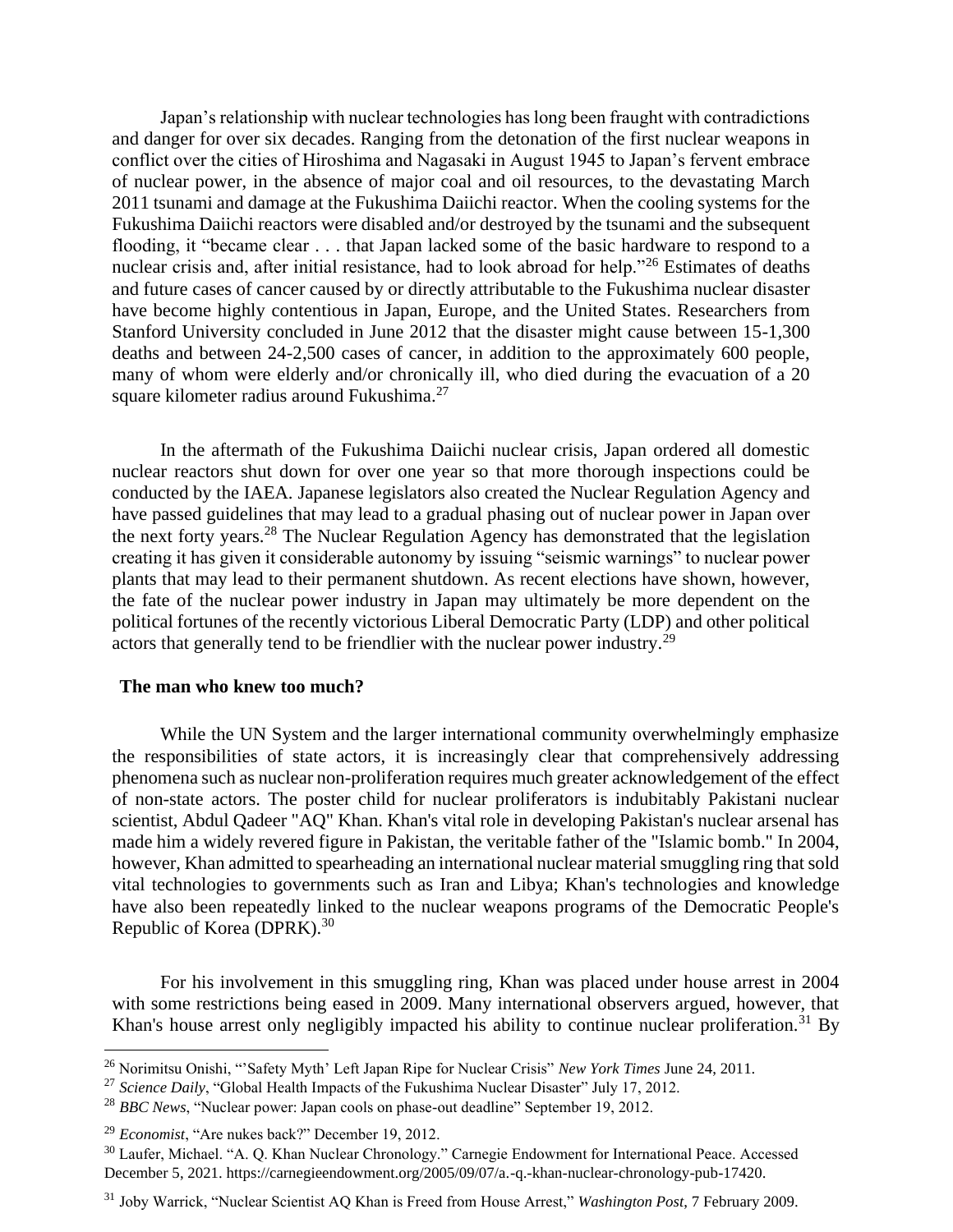early 2010, Khan was facing additional questions from the Pakistani government for allegedly smuggling nuclear technologies and knowledge to Iran and Iraq.<sup>32</sup> Khan's ultimate significance for the international community consists only partly of the actual technologies and knowledge that he and others smuggled to countries interested in obtaining nuclear weapons. His greater significance may in fact be the unfortunate example that he may well provide to other scientists and state sponsors seeking to engage in nuclear proliferation for profit and/or altering regional and global balances of power or terror. Actors such as Khan play a leading role in non-nuclear weapon states gaining nuclear knowledge and potentially building their arsenal. Delegates of the General Assembly Fourth Committee must consider the potential ramifications and consider solutions that deal with rogue actors such as Khan.

#### **The role of the Nuclear Non-Proliferation Treaty (NPT)**

The quest for universal adoption of and adherence to the NPT has stalled as a result of the mistrust exhibited by the three, now four, states that have withdrawn or not acceded to the treaty. India and Pakistan have persistently refused to join the NPT, until one or the other joins first, due to their tense rivalship that has contributed to festering a situation of mutual distrust and hostility over this issue.<sup>33</sup> Israel refuses to adopt the NPT because its government does not view the NPT as an effective mechanism to prevent countries, even state parties to the NPT, from violating its provisions, particularly referring to its concerns over Iran's nuclear enrichment activities and Libya's attempts to obtain critical nuclear technologies and knowledge<sup>34</sup>. Israel maintains a policy of neither conceding nor denying that it has nuclear weapons, although most states and non-state actors in the Middle East and around the world are convinced that Israel has an extensive and growing stockpile of nuclear weapons. Many of Israel's members have called for at least twenty years for Israel to accede to the NPT, with these resolutions being defeated by relatively small margins at the IAEA.<sup>35</sup> The most recent, and fourth state to have withdrawn or not accede to the treaty, is North Korea. In 2003, North Korea reactivated their notice of withdrawal filed in 1993 after citing concerns of the United States displaying hostile behavior towards the nation.<sup>36</sup>

While the 2010 Non-Proliferation Treaty Review Conference conducted a thorough review of and offered many suggestions toward the NPT, several concerns arise when considering the effectiveness and validity of the NPT in the 21st century<sup>37</sup>. While substantial nuclear weapon free zones have been successfully created throughout the world, complete disarmament might not be the most prudent option. To again quote Christopher Ford from a 2007 speech discussing disarmament,

> "This is a formidable challenge, for logic suggests that as the number of nuclear weapons decreases, the 'marginal utility' of a nuclear weapon as an instrument of military power increases. At the extreme, which it is precisely disarmament's hope to create, the strategic utility of even one or two nuclear weapons would be huge … One needs little reminder that a country that possesses the only

 $32$  "Pakistan seeks court backing to probe scientist AQ Khan," BBC News, 22 March 2010.

<sup>33</sup> "India and Pakistan." Home page -, May 4, 2021. https://cnduk.org/resources/india-and-pakistan/.

<sup>&</sup>lt;sup>34</sup> "Arms Control Today." Israel, India, and Pakistan: Engaging the Non-NPT States in the Nonproliferation Regime | Arms Control Association. Accessed December 5, 2021. https://www.armscontrol.org/act/2003-12/features/israelindia-pakistan-engaging-non-npt-states-nonproliferation-regime.

<sup>35</sup> Alfred Nurja and Peter Crail, "IAEA Vote to Press Israel Falls Short," *Arms Control Today*, October 2010.

<sup>36</sup> https://www.asil.org/insights/volume/8/issue/2/north-koreas-withdrawal-nuclear-nonproliferation-treaty

<sup>&</sup>lt;sup>37</sup> Choubey, Deepti. "Understanding the 2010 NPT Review Conference." Carnegie Endowment for International Peace, June 3, 2010. https://carnegieendowment.org/2010/06/03/understanding-2010-npt-review-conference-pub-40910.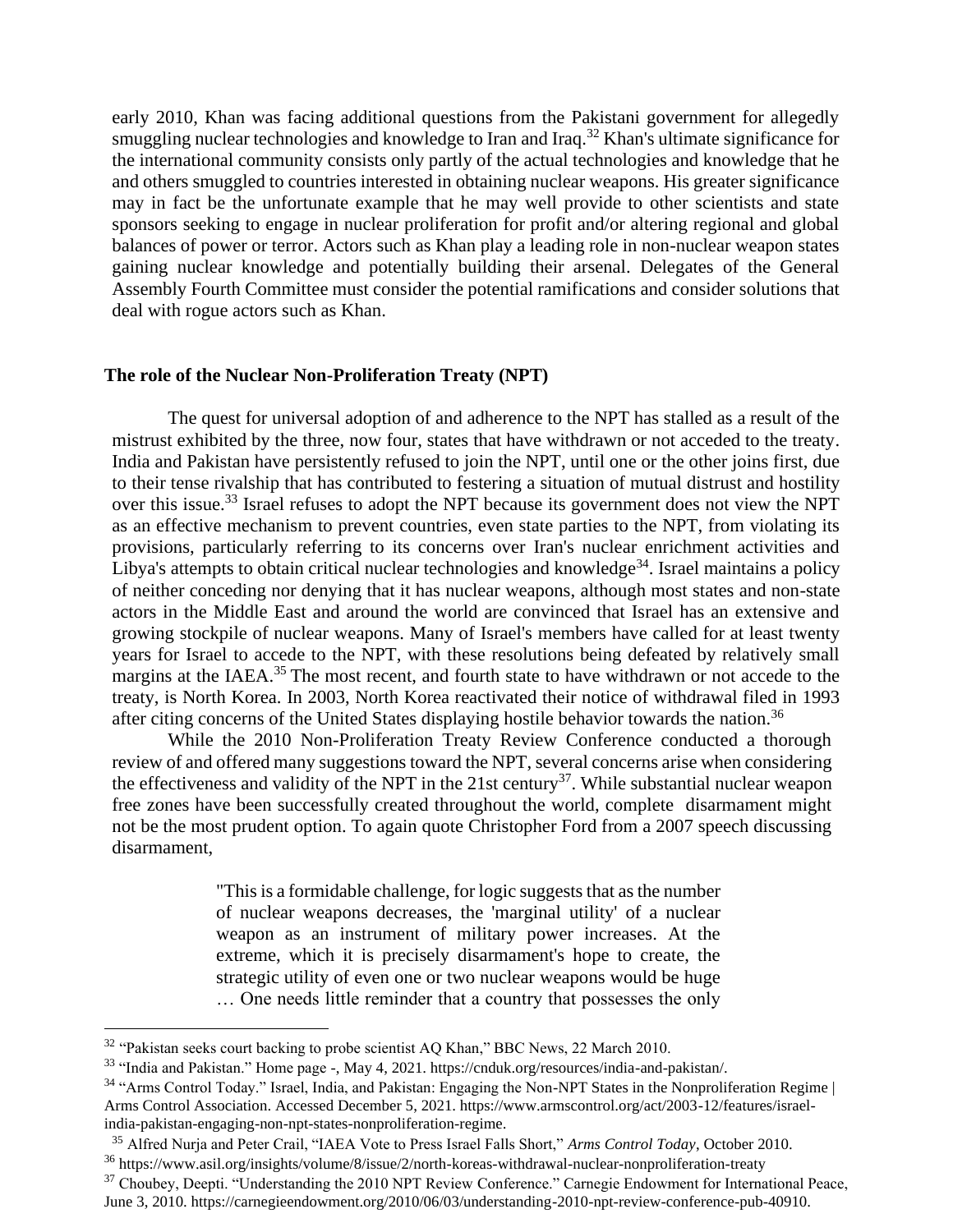nuclear weapons in the world sits in a position of extraordinary power.

This is a sobering fact with which advocates of disarmament must wrestle, because it means that the very achievement of total nuclear disarmament could greatly increase the incentives for nuclear proliferation. It is therefore vital for any zero-option regime to be able to provide rock- solid assurances that it will be able to  $\text{deter}$  — and, if necessary, respond to — attempts to achieve 'breakout' from a disarmament regime by suddenly beginning to produce nuclear weapons and thereby seize strategic advantage."<sup>38</sup>

Finally, it is uncertain how nuclear weapon states (NWS) should provide appropriate security assurances to non-nuclear weapon states, as referenced in the Final Document of the 2010 Review Conference.<sup>39</sup> But perhaps the primary crisis facing the NPT today is the engagement of several Treaty signatories in clandestine nuclear weapon projects as well as the International Community's failure to effectively halt this activity. Coupled with the fact that, contrary to the intent of the second pillar of the treaty, nuclear powers have failed to display their commitment to true and permanent disarmament policies, the treaty seems to suffer from a "crisis of confidence."<sup>40</sup>

As a result of these crises, the 2010 Review Conference made public several vital concerns that must be addressed in order to ensure the further existence of this treaty.<sup>41</sup> While it could be argued that the reason why so many states have ratified this treaty is because it provides them with a security assurance (that is to say that their neighboring states cannot just develop weaponized nuclear technology, destabilize the region, and threaten their interests), it is also abundantly clear that the global community cannot prevent non-NPT member states from doing just that. And therein lies a potential flaw within the framework/execution of the NPT's regulations: without the powerful deterrent of 'security assurance,' the treaty could become obsolete and face certain demise. At the same time, this provision means little in certain regions of the world where the NPT has either not been signed or is subject to constant rebuke.

#### **The Nuclear Deal**

The Joint Comprehensive Plan of Action (JCPOA), otherwise known as the Iran Nuclear Deal, is a landmark accord that was reached between Iran and a number of global superpowers in 2015.<sup>42</sup> Members of the nuclear deal include Germany and the five permanent members of the UN Security Council: China, France, Russia, the United Kingdom, and the United States. The European Union also later joined the deal. Despite Iran signing onto the Nuclear Non-Proliferation Treaty of 1970, the Iranian government secretly pursued developing nuclear technology after the overthrow of the Pahlavi dynasty in  $1979^{43}$  – which caused the P5+1 to push for an accord restricting Iran from further development of nuclear capabilities.

Under the accord, Iran agreed to dismantle their nuclear program and open nuclear facilities to international oversight in exchange for billions of dollars' worth in sanction relief. The objective

<sup>42</sup> https://www.armscontrol.org/factsheets/JCPOA-at-a-glance

<sup>&</sup>lt;sup>38</sup> Christopher Ford, Remarks to Conference on Disarmament and Nonproliferation Issues, Nagasaki, Japan, 31 Aug 2007, [http://merln.ndu.edu/archivepdf/wmd/State/92733.pdf.](http://merln.ndu.edu/archivepdf/wmd/State/92733.pdf)

<sup>&</sup>lt;sup>39</sup> Choubey, Deepti. "Understanding the 2010 NPT Review Conference." Carnegie Endowment for International Peace, June 3, 2010. https://carnegieendowment.org/2010/06/03/understanding-2010-npt-review-conference-pub-40910. <sup>40</sup> Special Comment: Preserving Non-Proliferation Treat[y http://www.unidir.org/pdf/articles/pdf-art2185.pdf.](http://www.unidir.org/pdf/articles/pdf-art2185.pdf)

<sup>41</sup> "2010 Review Conference of the Parties to the Treaty on the Non-Proliferation of Nuclear Weapons."

Nonproliferation, 2010. https://www.nonproliferation.org/wp-content/uploads/2015/04/2010 fd part i.pdf.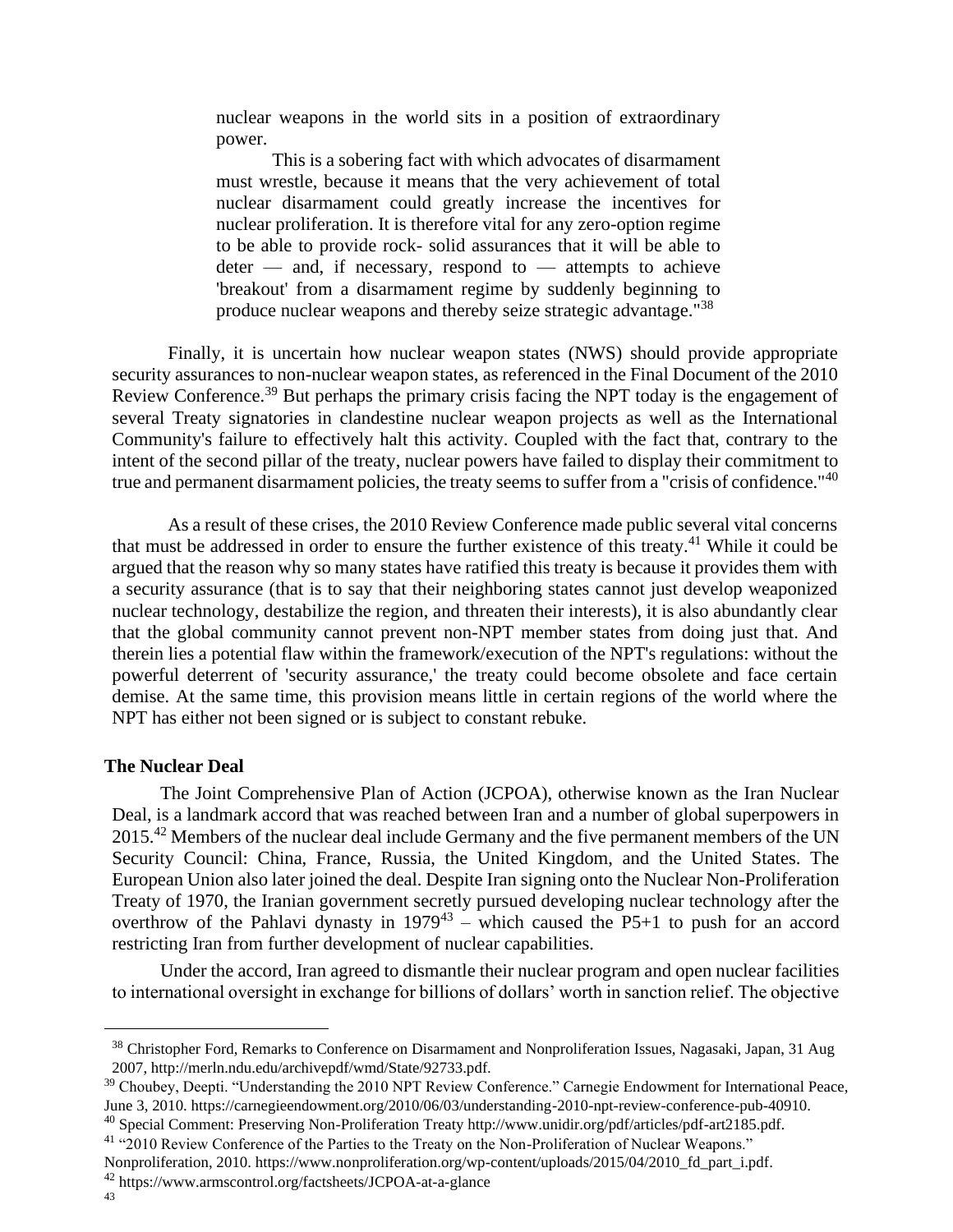of this accord was to slow the growth of Iran's nuclear weapons program. Furthermore, the group developed the deal so that if Iran under Tehran's rule decided to pursue a nuclear weapon, it would take at least one year for Iran to develop the nuclear weapon – allocating enough time for global powers to respond. The point of the accord was to restrict Iran's nuclear capabilities, not necessarily stop them entirely through limiting the numbers and types of centrifuges that Iran can operate, and the size of the enriched uranium stockpile. Additionally, Iran would be subjected to the implementation of a protocol that would allow inspectors from the IAEA, "unfettered access" to its nuclear facilities.

However, the deal between Iran, the United States, and the other global superpowers did not last very long. Under the Trump Administration, the United States withdrew from the deal in 2018 and reinstated devastating banking and oil sanctions as a result.<sup>44</sup> The United States withdrew from the agreement citing that "the agreement failed to address Iran's ballistic missile program and its proxy warfare in the region.... sunset provisions would enable Iran to pursue nuclear weapons in the future."<sup>45</sup> Essentially meaning, Iran did not meet the requirements as outlined in the agreement. The sunset provisions furthermore were not reached, as it is a specific clause in legislation that provides an automatic repeal of all or part of a law once met. In an effort to keep the agreement alive, France, Germany, and the United Kingdom developed a barter system – INSTEX, in order to facilitate transactions with Iran outside of the United States banking system. However, the goods and services facilitated under INSTEX were already exempt from United States sanctions.

Despite the United States withdrawal, several countries, including the United States' allies continued to import Iranian oil. This was halted a year later after the Trump administration withdrew waivers to other states in order to halt Iran's oil exports. The withdrawal of waivers meant that the United States would no longer grant sanction waivers to states to purchase Iranian oil. This targeted move was meant to cut off a significant source of revenue to the Iranian government. However, this did not entirely stop US allies from importing Iranian oil, in fact, led to a resistance that contributed to an increase of oil prices.<sup>46</sup>

As a result of the United States withdrawing from the agreement, Iran started to breach the agreement and go beyond the agreed upon limits to its stockpile of low-enriched uranium. Iran began to develop new centrifuges to accelerate uranium enrichment, resume heavy water production in the Arak facility, and enrich uranium at Fordow.<sup>47</sup> Furthermore, Iran announced in 2020 that they would no longer follow the limits placed on its uranium enrichment, following the United States targeting and killing a top Iranian general, Qasem Soleimani.<sup>48</sup> Iran further removed IAEA's ability to inspect Iranian nuclear facilities.

Prior to the enactment of the JCPOA, Iran's economy suffered for years due to numerous sanctions imposed on the nation that contributed to a growing recession, currency depreciation, and inflation. Under the JCPOA, Iran quickly bounced back and as sanctions lifted – inflation slowed, exchange rates became stabilized and exports of oil quickly rose. As a result of the

<sup>44</sup> https://sgp.fas.org/crs/nuke/R44942.pdf

<sup>&</sup>lt;sup>45</sup> "What Is the Iran Nuclear Deal?" Council on Foreign Relations. Council on Foreign Relations. Accessed November 7, 2021. https://www.cfr.org/backgrounder/what-iran-nuclear-deal.

<sup>46</sup> https://www.atlanticcouncil.org/blogs/new-atlanticist/trump-ends-sanctions-waivers-for-countries-importing-iranianoil/

<sup>&</sup>lt;sup>47</sup> Hafezi, Parisa, and Arshad Mohammed. "Iran to Develop Centrifuges for Faster Uranium Enrichment." Reuters. Thomson Reuters, September 4, 2019. https://www.reuters.com/article/us-iran-nuclear-centrifuges/iran-to-developcentrifuges-for-faster-uranium-enrichment-idUSKCN1VP2OP.

<sup>48</sup> Wamsley, Laurel, and Emily Kwong. "Iran Abandons Nuclear Deal Limitations in Wake of Soleimani Killing." NPR. NPR, January 5, 2020. https://www.npr.org/2020/01/05/793814276/iran-abandons-nuclear-deal-limitations-inwake-of-soleimani-killing.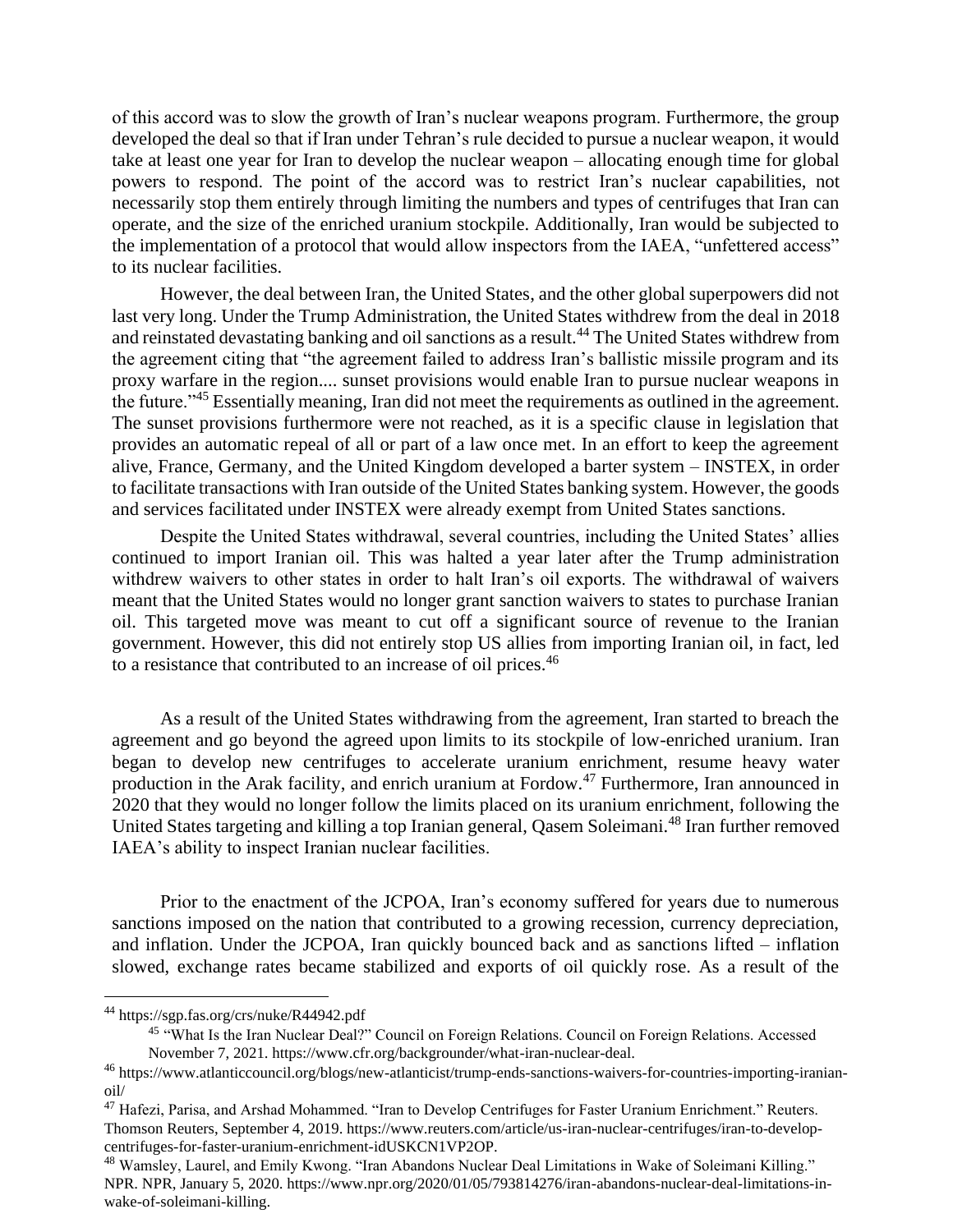JCPOA, Iran began to export more than 2.1 million barrels of oil each day.<sup>49</sup>

With the withdrawal of the United States, the weight of American sanctions bore down heavily on Iran. This quickly resulted in oil exports plummeting to "below three hundred thousand barrels per day."<sup>50</sup> With sanctions enacted again, the black market and smuggling rings have flourished, with the Islamic Revolutionary Guard Corps (IRGC) leading the way. This could prove burdensome as actual revenue made from the sale of Iranian crude oil, may never return back into the Iranian economy.<sup>51</sup>

<sup>&</sup>lt;sup>49</sup> "U.S. Energy Information Administration - EIA - Independent Statistics and Analysis." Iran's crude oil production fell to an almost 40-year low in 2020 - Today in Energy - U.S. Energy Information Administration (EIA). Accessed December 5, 2021. https://www.eia.gov/todayinenergy/detail.php?id=49116.

<sup>&</sup>lt;sup>50</sup> "What Is the Iran Nuclear Deal?" Council on Foreign Relations. Council on Foreign Relations. Accessed November 7, 2021. https://www.cfr.org/backgrounder/what-iran-nuclear-deal.

<sup>51</sup> Batmanghelidj, Esfandyar. "Tougher U.S. Sanctions Will Enrich Iran's Revolutionary Guards." Foreign Policy, October 4, 2018. https://foreignpolicy.com/2018/10/04/irans-revolutionary-guard-corps-wont-suffer-from-stronger-u-ssanctions-theyll-benefit-irgc-trump-sanctions/.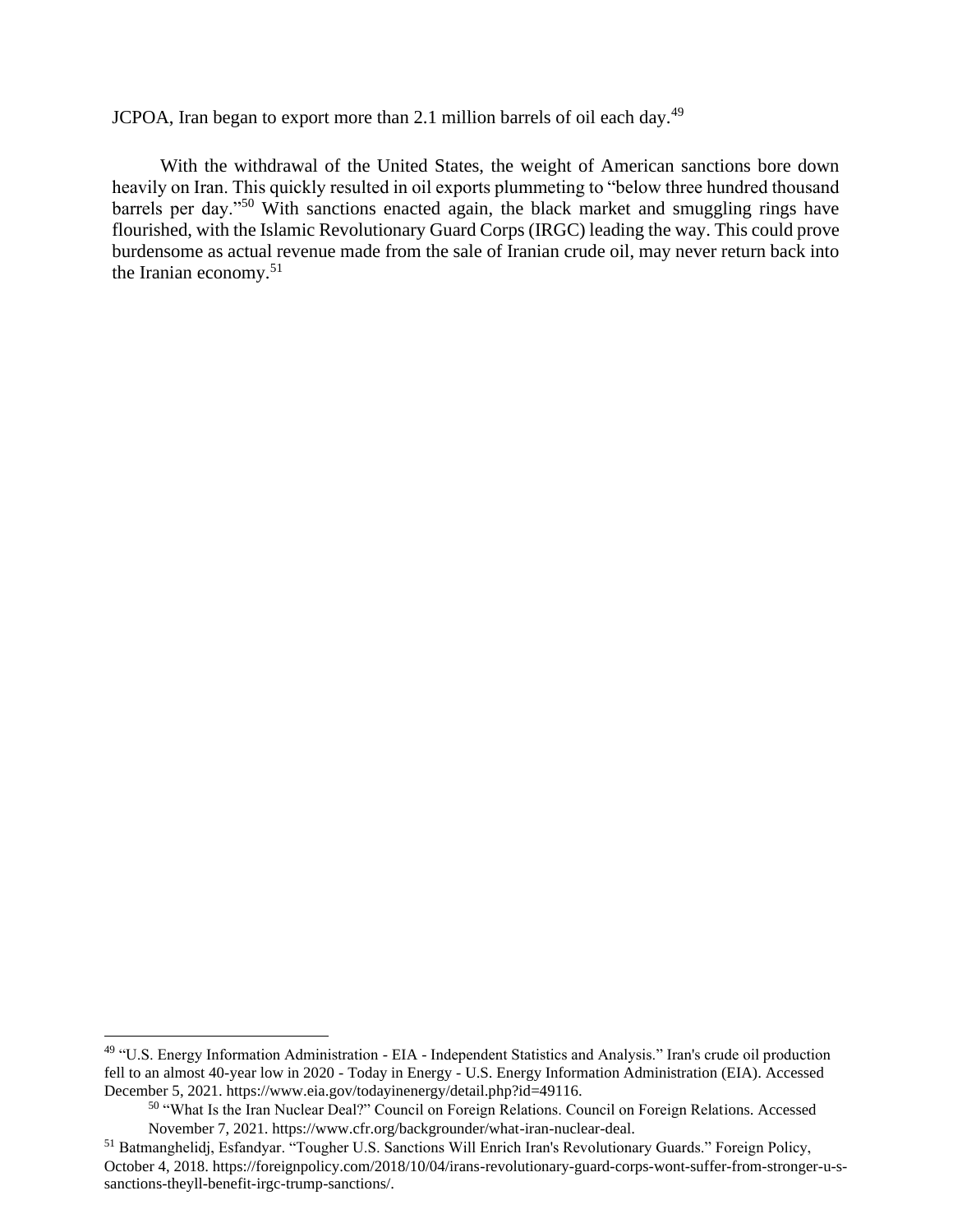#### **Challenges in Nuclear Verification**

As technology advances and becomes continuously more accessible, nuclear proliferation is easier than ever before. Countries have made significant progress in technological and communication development since the IAEA's founding in 1957 – making nuclear capabilitycentered technology not an 'out of reach' thought, as it once was for some nations, such as North Korea. The key challenges faced by the IAEA today include the growing number of nuclear material and facilities under IAEA safeguards, and the mounting pressure placed on a restrictive budget, which has recently been cut.<sup>52</sup>

Pressure on the regular budget is a serious problem for the organization. Inspections must be financed under the regular budget, to ensure safeguards implementation is neutral and unbiased. Any form of voluntary contribution to inspections from Member States cannot be utilized due to the high probability of bias. Therefore, growing cuts in the future will result in a reduction in the number of IAEA inspectors, thereby potentially damaging nuclear verification activities. Last year, the safeguard was estimated to be around 142 million euros and has only increased by only  $6.3$  percent since  $2010$ .<sup>53</sup> During this period, the number of nuclear facilities rose by over 12 percent – to just over 1,300, while the number of nuclear materials under safeguards rose by over 24 percent.<sup>54</sup> The number of nuclear material accounting reports also has gone up by more than a third since 2010 to over 880,000.<sup>55</sup>

## **IAEA Nuclear Safety Conferences**

For years, the IAEA has hosted a series of conferences designed to enhance nuclear safety and security - including the first International Regulators Conference on Nuclear Safety in Washington from December 4-6, 2012 and the Fukushima Ministerial Conference from December 15-17, 2012. The Washington conference on Nuclear Safety was convened as a direct result of the 2012 Nuclear Security Summit in Seoul, Republic of Korea in late March 2012.<sup>56</sup> Most recently, the IAEA hosted the International Conference on A Decade of Progress After Fukushima -Daiichi: Building on Lessons Learned to Further Strengthen Nuclear Safety from November 9-12, 2021. During this conference, experts from nuclear organizations around the world discussed lessons learned from the nuclear accident, and addressed issues of regulatory oversight, accident management, human and organizational factors, and more.<sup>57</sup> The conference also included a youth side event, aimed at including young professionals to discuss their views about safety of nuclear power.

https://www.iaea.org/newscenter/statements/challenges-in-nuclear-verification.

54 "Challenges in Nuclear Verification." IAEA. IAEA, April 5, 2019.

<sup>&</sup>lt;sup>52</sup> "Challenges in Nuclear Verification." IAEA. IAEA, April 5, 2019.

<sup>53</sup> "Challenges in Nuclear Verification." IAEA. IAEA, April 5, 2019.

https://www.iaea.org/newscenter/statements/challenges-in-nuclear-verification.

https://www.iaea.org/newscenter/statements/challenges-in-nuclear-verification.

<sup>55</sup> "Challenges in Nuclear Verification." IAEA. IAEA, April 5, 2019.

https://www.iaea.org/newscenter/statements/challenges-in-nuclear-verification.

<sup>56</sup> Delegates may access the official *communiqué* as well as other critical documents from the Seoul Nuclear Security Summit at:

[http://www.thenuclearsecuritysummit.org/eng\\_media/speeches/speeches\\_list.jsp](http://www.thenuclearsecuritysummit.org/eng_media/speeches/speeches_list.jsp)

<sup>57</sup> Delegates may access the official *communiqué* as well as other critical documents from the Seoul Nuclear Security Summit at: [http://www.thenuclearsecuritysummit.org/eng\\_media/speeches/speeches\\_list.jsp](http://www.thenuclearsecuritysummit.org/eng_media/speeches/speeches_list.jsp)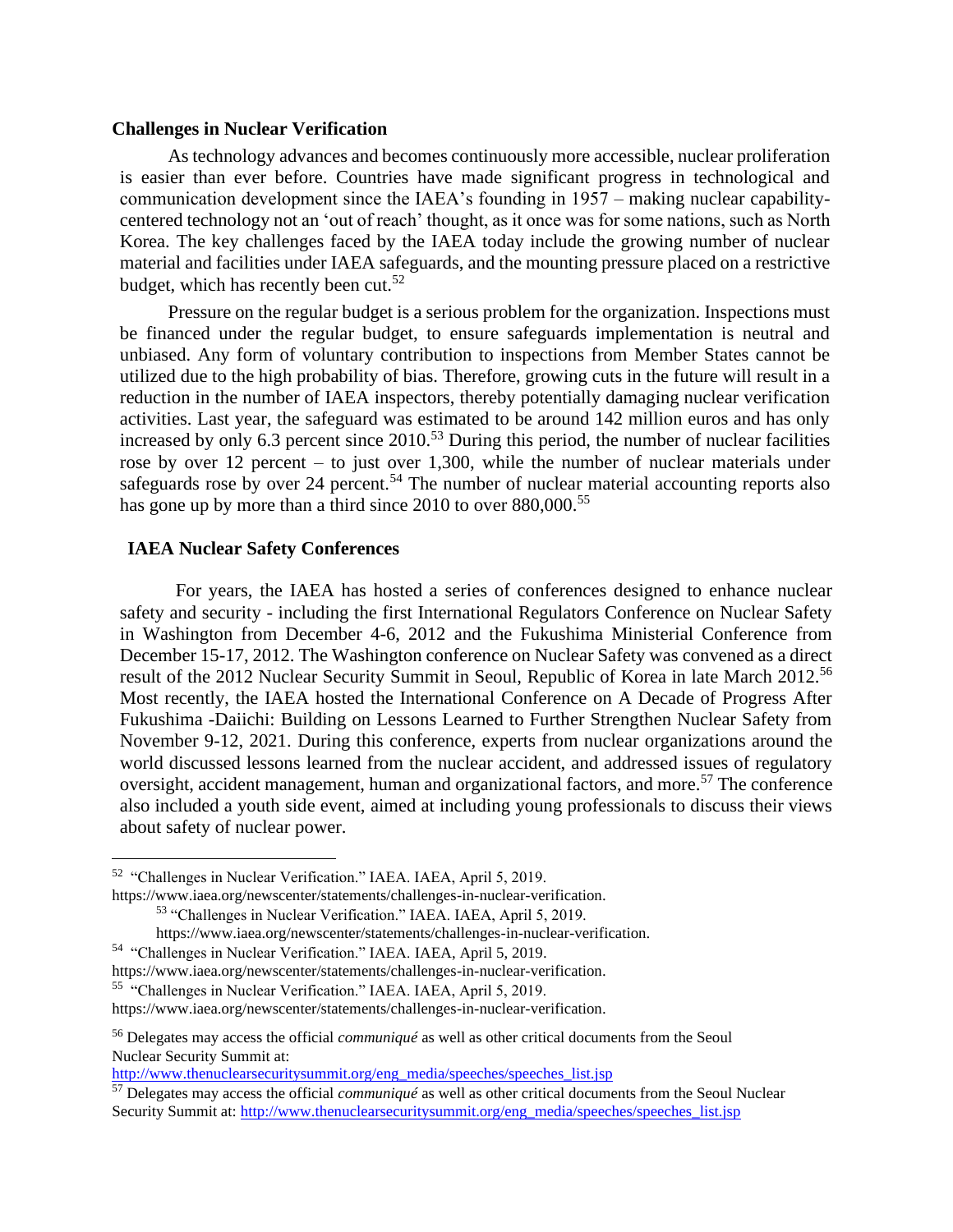As these international conferences attract more participating states, the commitments announced at these conferences and summits acquire greater international notoriety.<sup>58</sup> Designating newer, tougher standards for nuclear safety and security and then ensuring international compliance with these standards are essential elements of these conferences and summits.

#### **IAEA Assistance to and Services for its Member States**

States join international organizations, particularly organizations with regulatory agencies, because governments perceive these organizations to provide significant benefits in exchange for voluntarily ceding elements of their policy autonomy. The IAEA assists member states through its extensive emergency preparedness, engineering, safety, seismic, and site reviews as well as through development and dissemination of safety and design guidelines for improved nuclear safety infrastructure.<sup>59</sup> The IAEA continues to monitor safety developments and radiation levels at the Fukushima Daiichi reactor and releases regular updates through its website.<sup>60</sup> Delegates may wish to consider how these IAEA nuclear safety assistance programs and services may be strengthened, particularly in the aftermath of the Fukushima Daiichi nuclear disaster and the recent news from several European countries that nuclear safety procedures and regulations need to be strengthened.<sup>61</sup>

<sup>58</sup> The respective participating states' commitments may be found at:

[http://www.thenuclearsecuritysummit.org/userfiles/Highlights%20of%20the%20Seoul%20Nuclear%20Security%20](http://www.thenuclearsecuritysummit.org/userfiles/Highlights%20of%20the%20Seoul%20Nuclear%20Security%20Summit(120403).pdf) [Summit\(120403\).pdf](http://www.thenuclearsecuritysummit.org/userfiles/Highlights%20of%20the%20Seoul%20Nuclear%20Security%20Summit(120403).pdf)

<sup>&</sup>lt;sup>59</sup> IAEA, "Establishing the Safety Infrastructure" 2012. Found at: [http://www-ns.iaea.org/tech-areas/safety](http://www-ns.iaea.org/tech-areas/safety-infrastructure/default.asp?s=117&l=118)[infrastructure/default.asp?s=117&l=118](http://www-ns.iaea.org/tech-areas/safety-infrastructure/default.asp?s=117&l=118)

 $\frac{60}{60}$  Delegates may access the December 28, 2012 Fukushima Daiichi Status Report at:<http://www.iaea.org/newscenter/focus/fukushima/statusreport281212.pdf>

<sup>61</sup> Harvey Morris, "Question Marks on Europe's Nuclear Safety" *International Herald Tribune* October 2, 2012